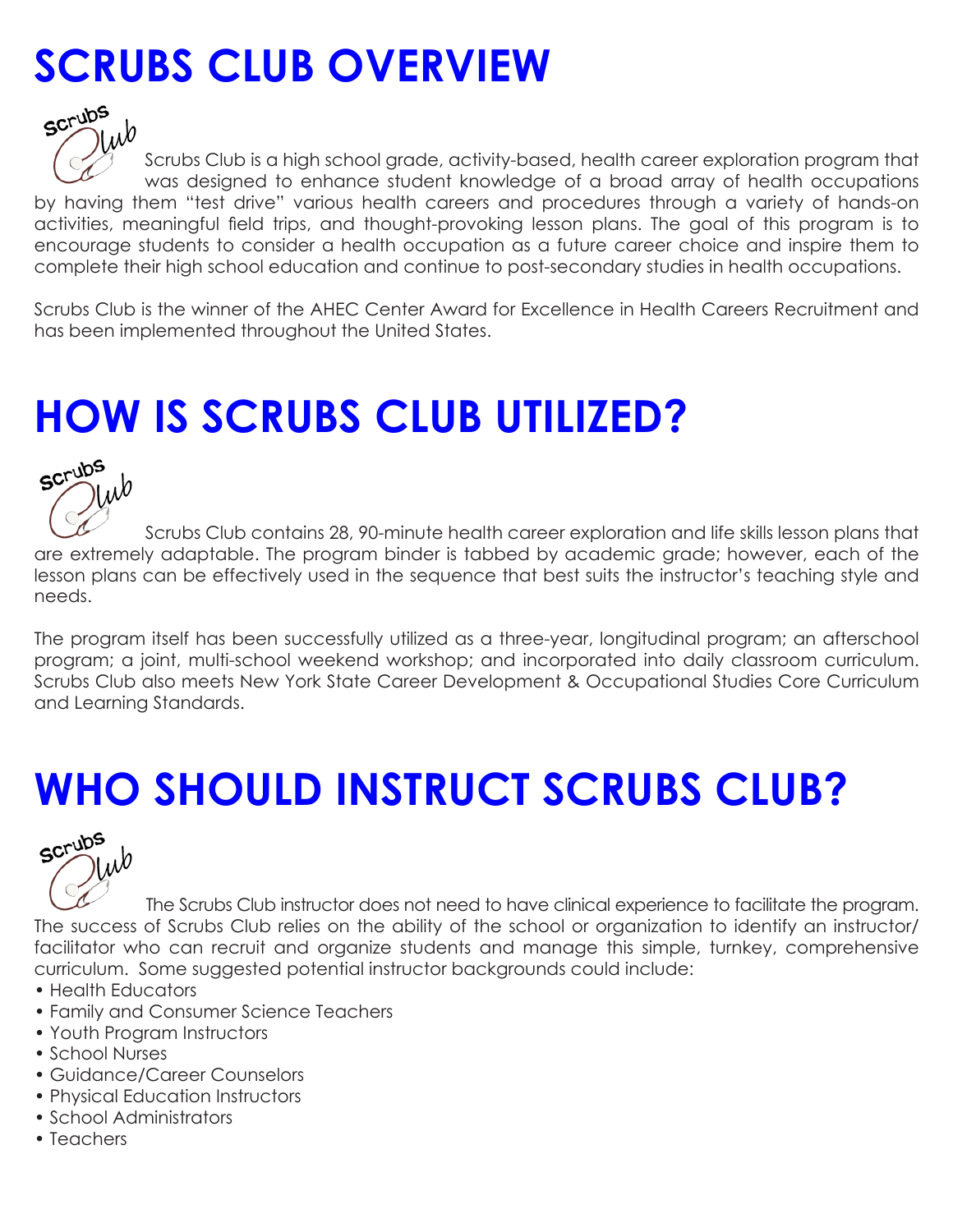### **WHAT TYPES OF ORGANIZATIONS WOULD MOST BENEFIT FROM THE SCRUBS CLUB PROGRAM?**



Scrubs Club is currently being utilized by high schools, at-risk youth programs, afterschool programs, community-based career workshops, BOCES, Science & Technology Entry Programs (STEP), and other Area Health Education Centers throughout the United States, including New York, New Jersey, Massachusetts, California, Connecticut, Indiana, Kentucky, Alabama, Wisconsin, and Texas.

## **WHAT IS INCLUDED?**



Scrubs Club is a complete, turnkey program requiring and the state of a series of a one-time purchase price of \$1,500 (plus \$50 shipping), which include the complete Scrubs Club curriculum binder, separate toolkit containing all of the supplies necessary to conduct each of the lesson plans, customer support, and automatic curriculum updates when applicable.



### **SCRUBS CLUB IS A PROVEN, PRACTICAL, AND EFFECTIVE HANDS-ON APPROACH TO MAKE A TANGIBLE IMPACT ON STUDENT CAREER CHOICES.**



 The Scrubs Club pilot program was launched at Dover High School in 2013 with 21 student members. During the duration of the program, membership had increased to 31 students who remained in the program throughout their high school education. The initial projected outcomes for this program were that 100% of the students that participated in this pilot program would graduate high school; 75% of them would pursue a post-secondary education; and 75% would pursue a healthcare career. A program content evaluation and impact survey was conducted in March 2015, prior to the student's graduation. The survey results exceeded all projected outcome expectations.

*Continue to view the results*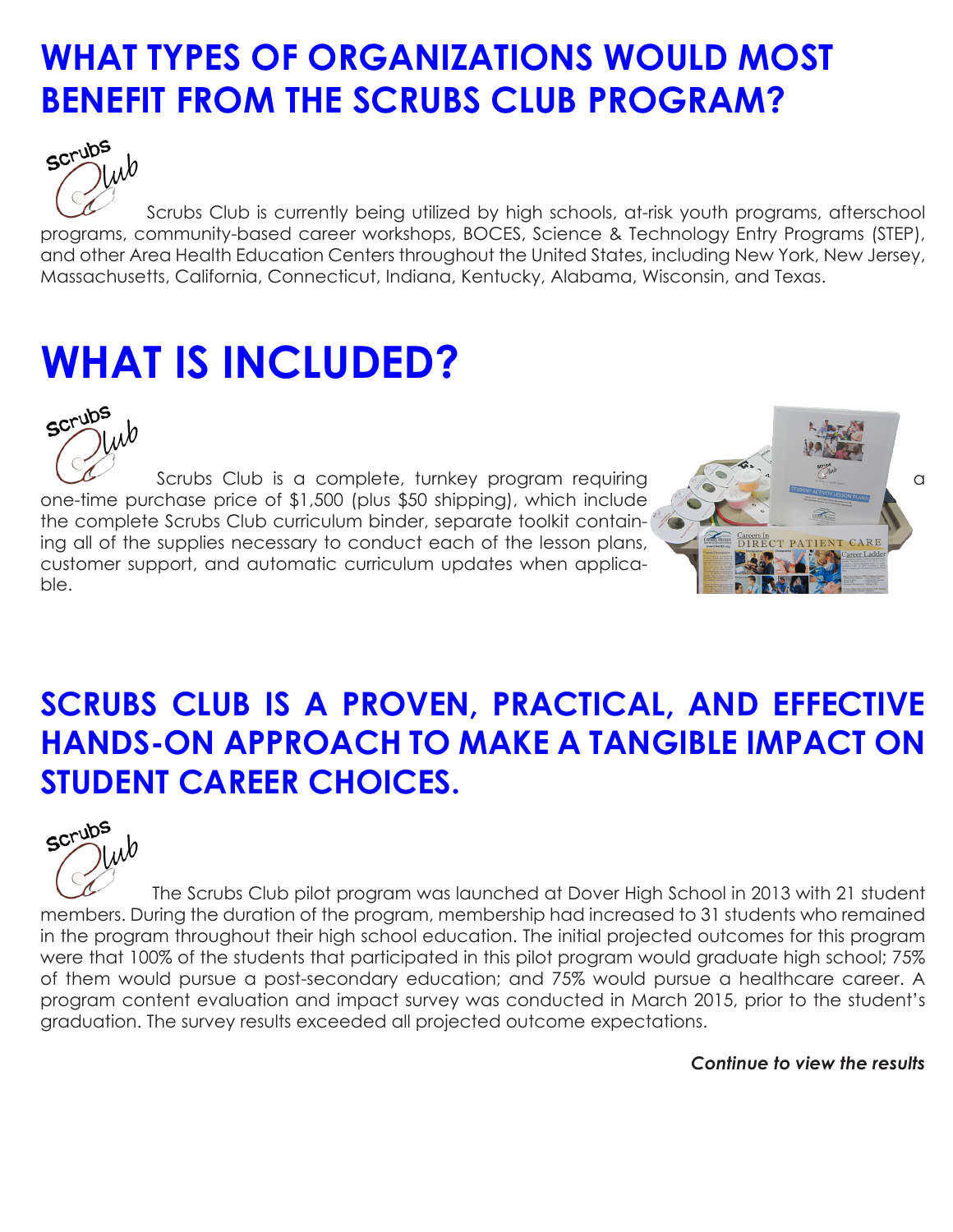# **Program Evaluation**

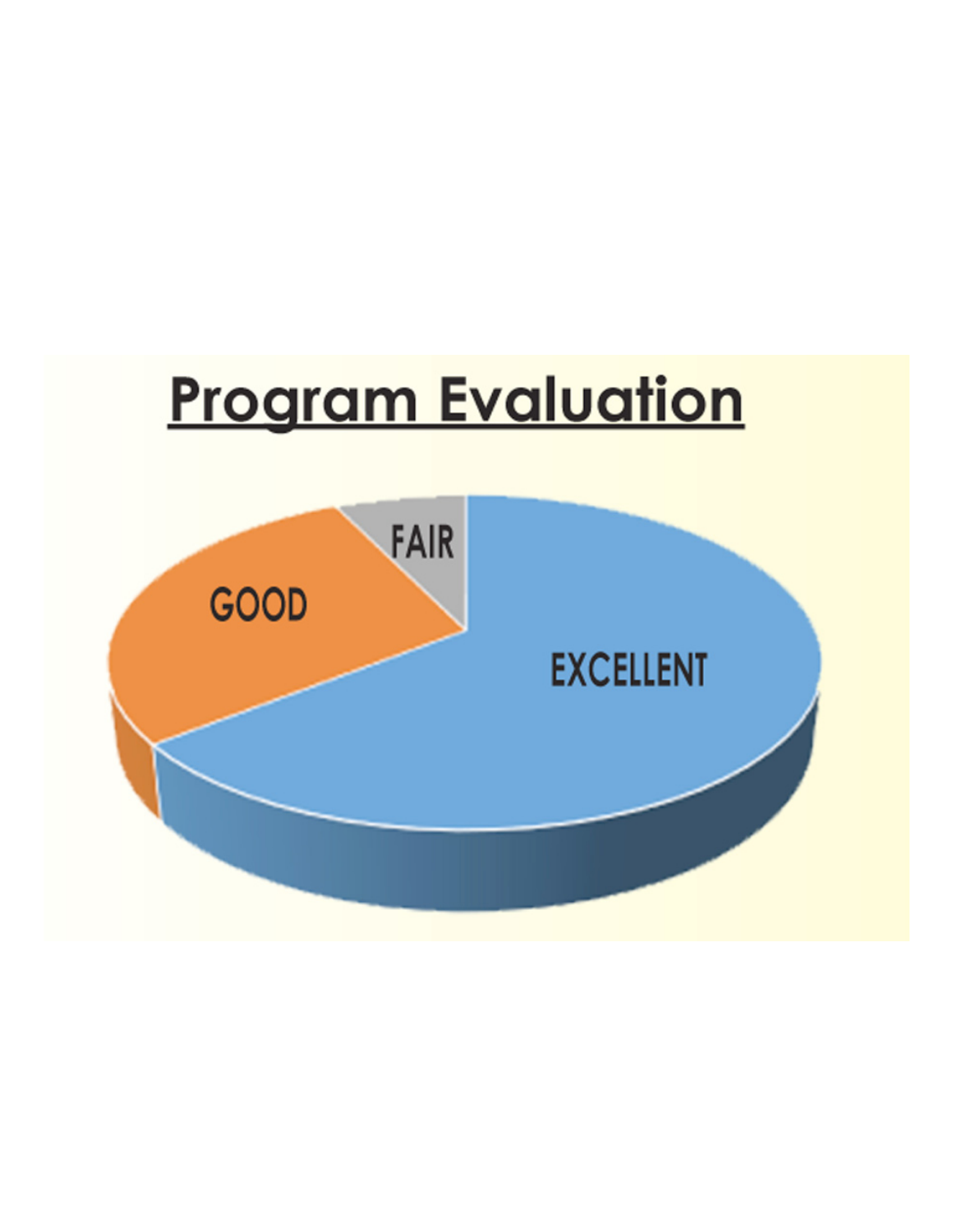

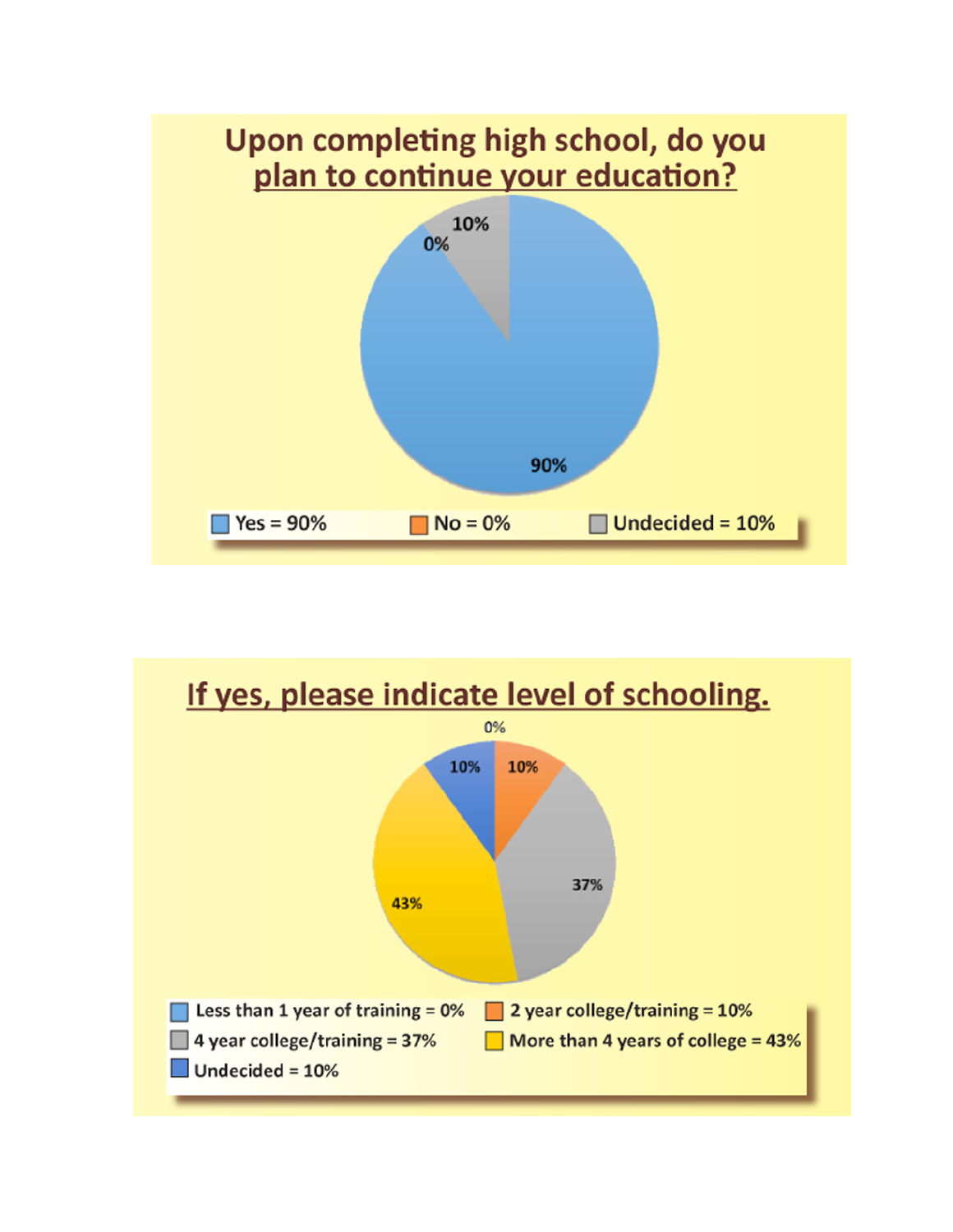